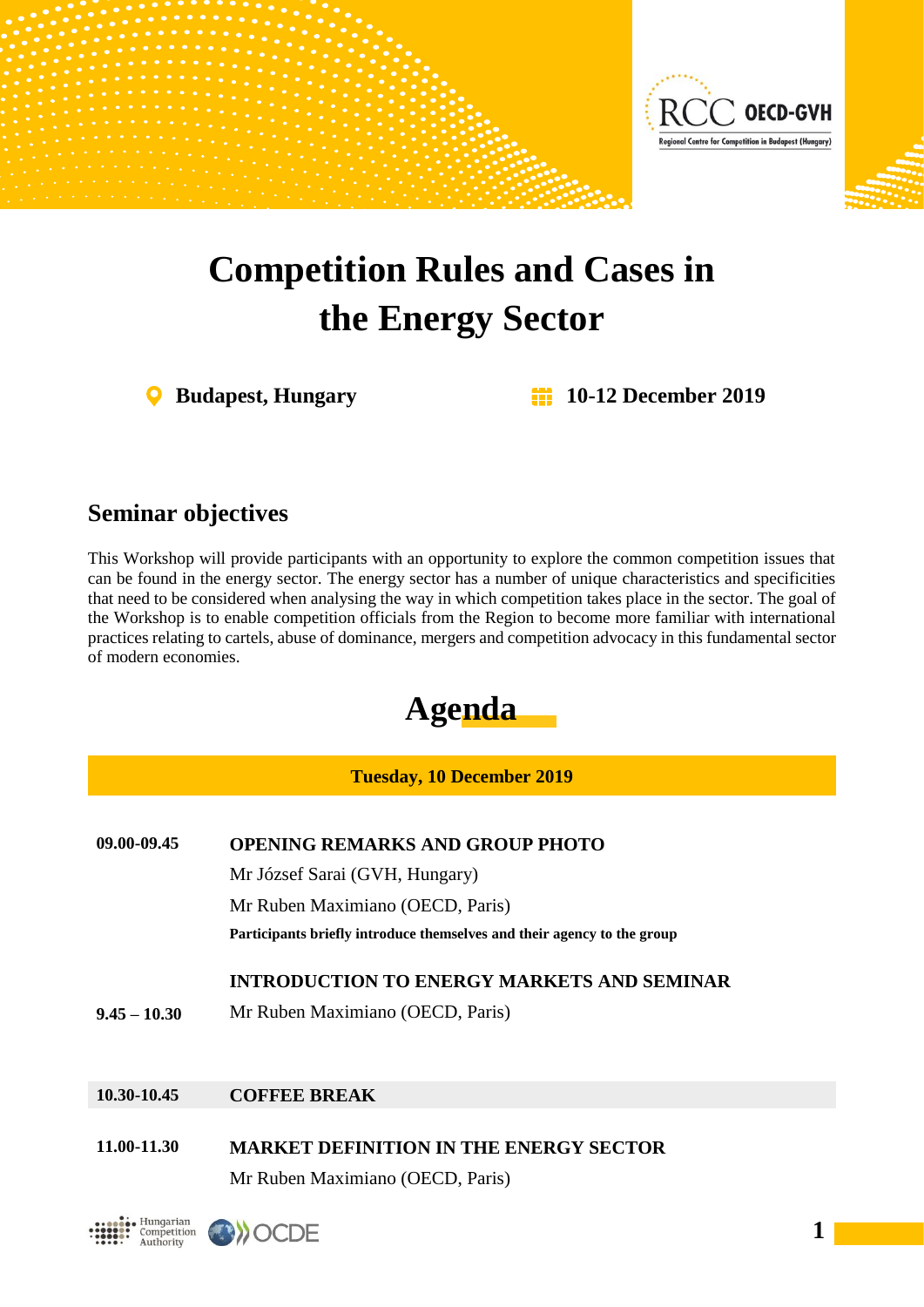### **11.30-12.15 INVESTIGATION INTO THE ENERGY MARKET IN GREAT BRITAIN** Mr Nenad Njegovan (CMA,UK)

#### **12.15-14.00 LUNCH**

- **14.00-15.00 INDUSTRY STRUCTURE IN ELECTRICITY MARKETS – the case of Italy** Ms. Claudia Ciarno (AGCM, Italy)
- **15.00-15.15 COFFEE BREAK**
- **15: 15 – 16:30 BREAKOUT SESSION 1** Mr Ruben Maximiano (OECD, Paris)

**19.00-21.00 WELCOME DINNER** 

**Wednesday, 11 December 2019**

- **09.15-10.15 MERGER CONTROL IN THE ENERGY SECTOR – Italian Cases** Ms. Claudia Ciarno (AGCM, Italy)
- **10.15-10.30 COFFEE BREAK**

**MERGER CONTROL CASES IN THE ENERGY SECTOR – UK Cases**

Mr Nenad Njegovan (CMA,UK)

**11:00- 12:00 ANTITRUST CASES IN THE ENERGY SECTOR – Cases from Italy**

Ms. Claudia Ciarno (AGCM, Italy)

- **12:00 – 12: 20 Country Case Study: Kazakhstan**
- **11:40 – 12: 40 Country Presentation: Russia Developing of the competition in the energy sector of Russian Federation** Mr. Sergey Dudkin

**10.30-11.00**